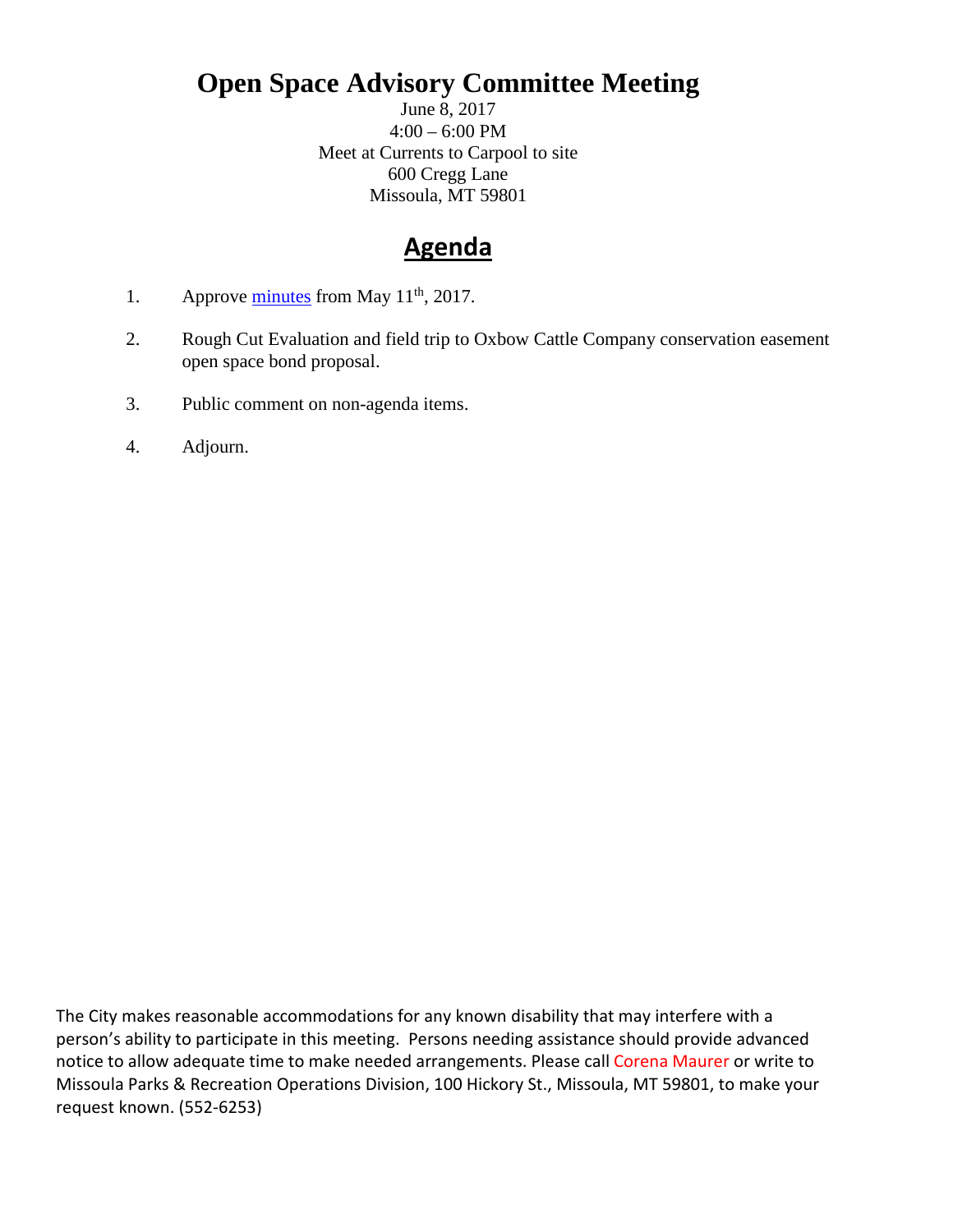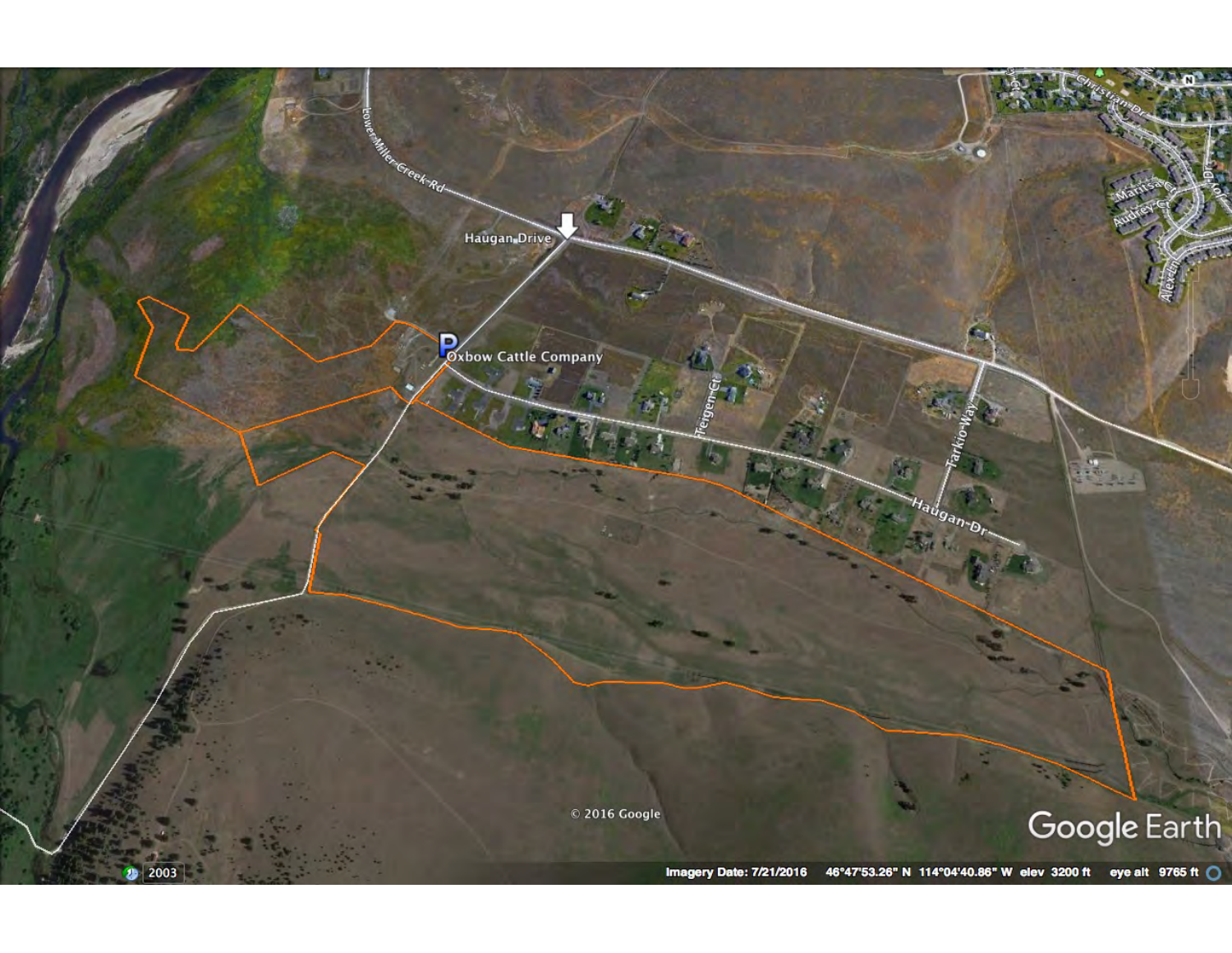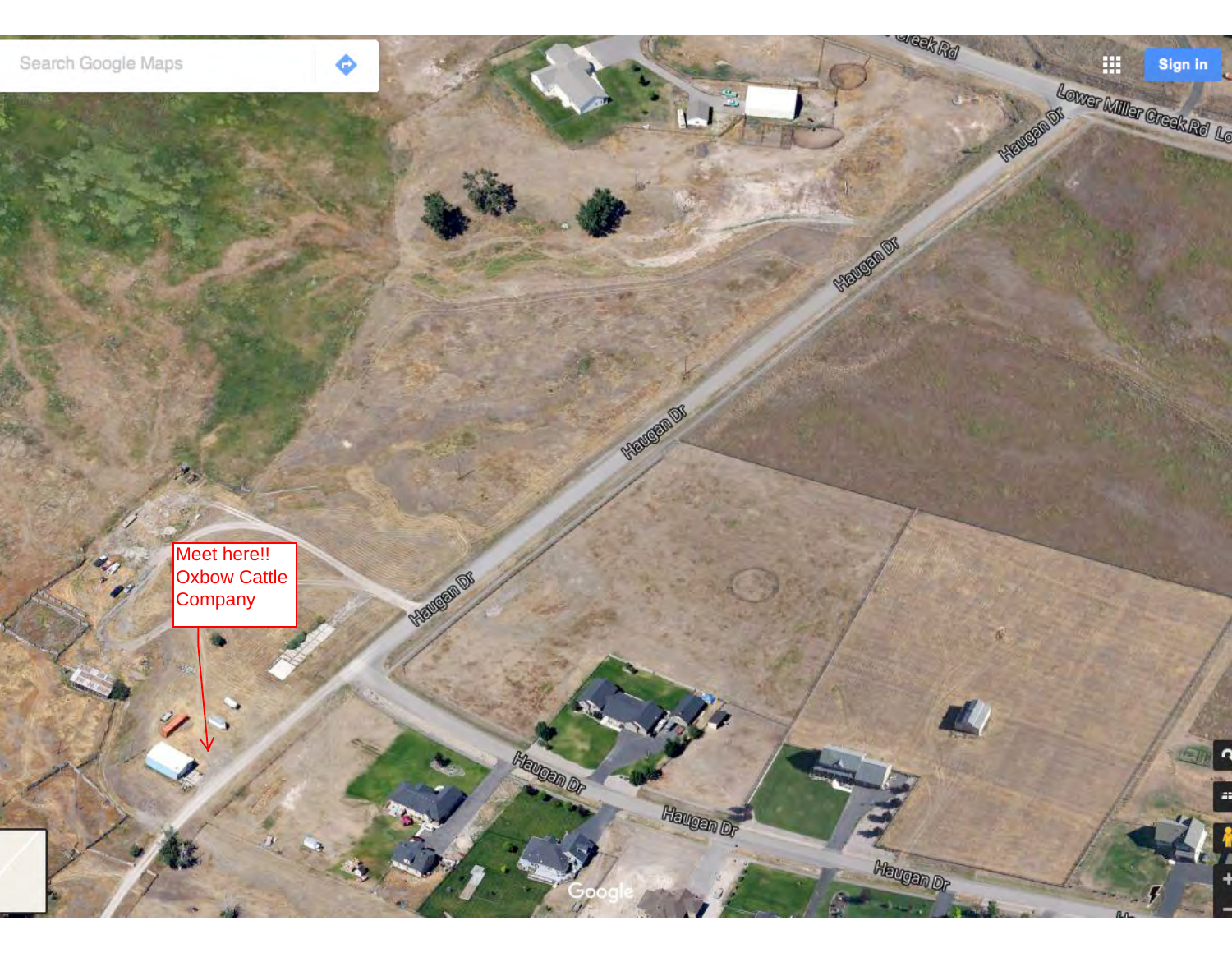| <b>YOUR TRIP TO:</b>                                                                                                                     |                  |
|------------------------------------------------------------------------------------------------------------------------------------------|------------------|
| Oxbow Cattle Company, Haugan Drive<br>19 MIN $\parallel$ 7.5 MI $\Box$                                                                   |                  |
| <b>Est. fuel cost: \$0.74</b>                                                                                                            |                  |
| Trip time based on traffic conditions as of 10:11 AM on May 15, 2017. Current Traffic: Moderate                                          |                  |
| 1. Start out going southeast on Cregg Ln toward S Orange St/US-93 Bus<br><b>S/US-93 Bus N.</b>                                           |                  |
| Then 0.10 miles                                                                                                                          | 0.10 total miles |
| 2. Turn right onto S Orange St/US-93 Bus S. Continue to follow US-93 Bus S.<br>$\rightarrow$<br>Then 1.44 miles                          | 1.54 total miles |
| 3. Turn slight right onto Brooks St/US-12 W/US-93 Bus S. Continue to follow<br>Brooks St/US-12 W.<br>Brooks St is just past North Ave W. |                  |
| If you are on Stephens Ave and reach W Kent Ave you've gone a little too far.                                                            |                  |
|                                                                                                                                          |                  |
| Then 2.23 miles                                                                                                                          | 3.77 total miles |
| 4. Turn left onto Miller Creek Rd.                                                                                                       |                  |
| Miller Creek Rd is 0.2 miles past 39th St.                                                                                               |                  |
| Then 0.50 miles                                                                                                                          | 4.28 total miles |
| 5. Enter next roundabout and take the 1st exit onto Lower Miller Creek Rd.                                                               |                  |
| Then 0.96 miles                                                                                                                          | 5.24 total miles |
| 6. Turn left to stay on Lower Miller Creek Rd.<br>If you reach the end of Old Bitterroot Rd you've gone about 0.3 miles too far.         |                  |
| Then 0.19 miles                                                                                                                          | 5.43 total miles |
| 7. Turn slight right to stay on Lower Miller Creek Rd.<br>If you reach the end of Gustuson Rd you've gone about 0.1 miles too far.       |                  |
| Then 1.86 miles                                                                                                                          | 7.29 total miles |